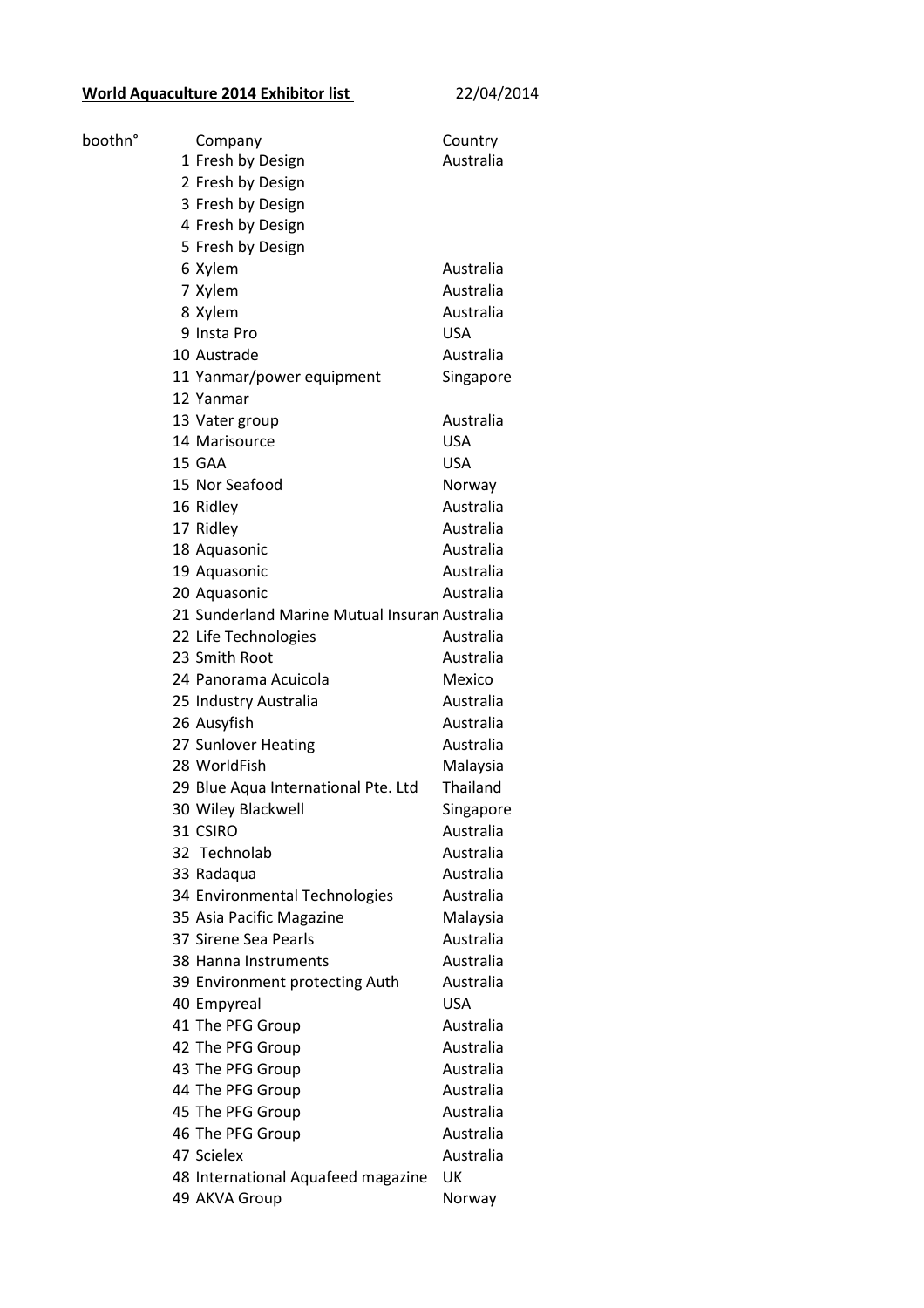| 50 IMAREST                         | Australia  |
|------------------------------------|------------|
| 52 Fishpac                         | Australia  |
| 53 Fishpac                         | Australia  |
| 54 AS Horne Consolidate Pty Ltd    | Australia  |
| 55 Peptide Technology inc          | Australia  |
| 56 SA Govt./PIRSA                  | Australia  |
| 57 SA Govt./PIRSA                  | Australia  |
| 59 Oystek                          | Australia  |
| 60 Oystek                          | Australia  |
| 61 NMT                             | <b>USA</b> |
| 63 Pump Engineers                  | Australia  |
| 64 Alltech                         | <b>USA</b> |
| 65 Biogill                         | Australia  |
| 66 Biogill                         | Australia  |
| 67 block for now                   |            |
| 68 BSI Group                       | Australia  |
| 69 BST/Woodshield                  | Australia  |
| 70 Aqualine AS                     | Norway     |
| 71 Aqualine AS                     | Norway     |
| 72 Aqualine AS                     | Norway     |
| 73 block for now                   |            |
| 74 Nutrakol - Dept Fish WAUS       | Australia  |
| 75 Alltech                         | Australia  |
| 76 Hallprint                       | Australia  |
| 78 Tanaka Sanjiro                  | Japan      |
| 79 Catalysis                       | Spain      |
| 80 Catalysis                       | Spain      |
| 82 SA Govt./PIRSA                  | Australia  |
| 83 SA Govt./PIRSA                  | Australia  |
| 84 Skretting                       | Australia  |
| 85 Skretting                       | Australia  |
| 87 DHI Group                       | Australia  |
| 88 Hatchery intl                   | Canada     |
| 89 WINSC/Clean Flo International   | Australia  |
| 91 Kruger Kaldness/Veolia          | Norway     |
| 92 FTFC                            | Colombia   |
| 93 Pentair                         | USA        |
| 94 Pentair                         | <b>USA</b> |
| 96 Pacific Consolidated Industries | <b>USA</b> |
| 97 Steinsvik Aqua                  | Norway     |
| 98 SEAPA                           | Australia  |
| 99 SEAPA                           | Australia  |
| 101 Pentair                        | <b>USA</b> |
| 102 Pentair                        | <b>USA</b> |
| 103 Intermas                       | Spain      |
| 104 Marine Solutions               | Australia  |
| 106 Woodson Tenents laboratories   | Australia  |
| 107 Gimisanggung                   | Korea      |
| 108 Flow-Ice Pty Ltd               | Australia  |
| 110 Skretting                      | Australia  |
| 111 Skretting                      | Australia  |
| 112 Faivre                         | France     |
|                                    |            |